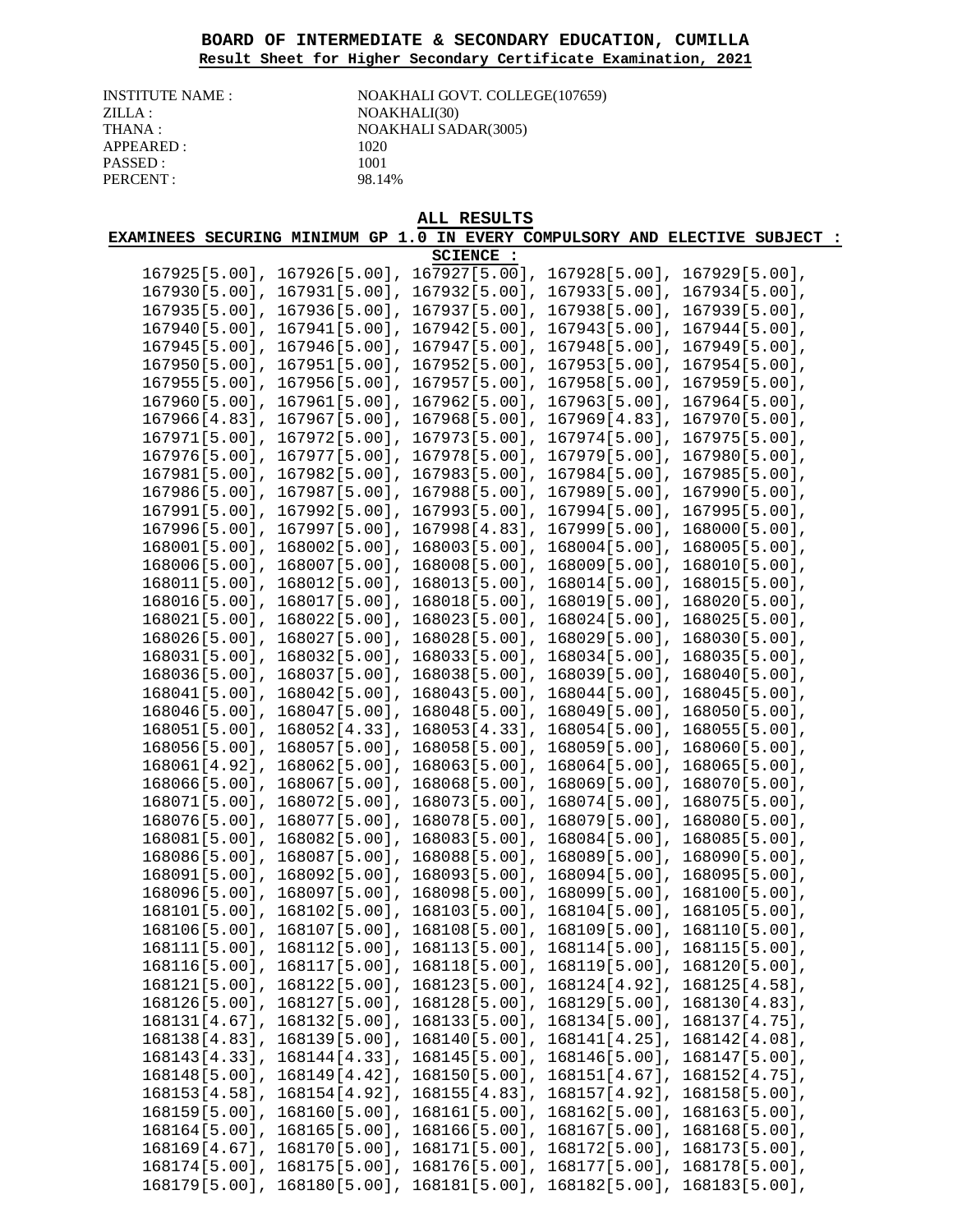| 168184[5.00],    | 168185[5.00],    | 168186[5.00],    | 168187[5.00],    | 168188[4.17],    |
|------------------|------------------|------------------|------------------|------------------|
| 168189[4.92],    | $168190[5.00]$ , | $168191[5.00]$ , | 168192[5.00]     | $168194[5.00]$ , |
| $168195[5.00]$ , | 168196[5.00],    | $168197[5.00]$ , | 16819815.001.    | $168199[5.00]$ , |
| $168200[5.00]$ , | 168201[4.75],    | $168202[5.00]$ , | 168203[5.00]     | $168204[5.00]$ , |
| $168205[5.00]$ , | $168206[4.58]$ , | $168207[4.42]$ , | 168208[5.00]     | 168209[5.00]     |
| $168210[5.00]$ , | $168211[5.00]$ , | $168212[5.00]$ , | 168213[4.92]     | $168214[4.58]$ , |
| $168215[5.00]$ , | $168216[4.50]$ , | $168217[5.00]$ , | $168218[5.00]$ , | 168219[5.00]     |
| $168220[5.00]$ , | 168221[5.00],    | 16822214.751,    | $168223$ [5.00], | $168224$ [5.00], |
| $168225[5.00]$ , | 168226[5.00],    | 168227[5.00],    | 168228[5.00],    | 168229[5.00],    |
| $168230[5.00]$ , | 168231[5.00],    | $168232[4.58]$ , | $168233[4.42]$ , | $168234[5.00]$ , |
| $168235[5.00]$ , | $168236[5.00]$ , | $168237[5.00]$ , | 168238[5.00],    | $168239[5.00]$ , |
| 168240 [4.67],   | 168241[5.00],    | 168242[5.00],    | 168243[5.00],    | 168244[5.00],    |
| $168245[5.00]$ , | 168246[5.00],    | 168247[5.00],    | $168248[5.00]$ , | $168249[5.00]$ , |
| $168250[5.00]$ , | $168251[5.00]$ , | $168252[5.00]$ , | $168253[5.00]$ , | 168254[5.00],    |
| $168255[5.00]$ , | $168256[5.00]$ , | $168257[5.00]$ , | $168258[4.67]$ , | $168259[5.00]$ , |
| $168260[5.00]$ , | $168261[5.00]$ , | $168262[5.00]$ , | $168263[5.00]$ , | $168264[5.00]$ , |
| $168265$ [5.00], | $168266[5.00]$ , | $168267[5.00]$ , | $168268[5.00]$ , | 168269[5.00]     |
| $168270[5.00]$ , | 168271[5.00],    | $168272[5.00]$ , | $168273[5.00]$ , | 168274[5.00],    |
| $168275[5.00]$ , | $168276[5.00]$ , | $168277[4.83]$ , | $168278[5.00]$ , | 168279[5.00],    |
| $168280[5.00]$ , | $168281[5.00]$ , | $168282[5.00]$ , | 168283[4.92],    | 168284[4.83],    |
| $168285[5.00]$ , | 168286[5.00],    | 168287[5.00],    | $168288[5.00]$ , | 168289[5.00],    |
| $168290[5.00]$ , | $168291[5.00]$ , | $168292$ [5.00], | $168293[5.00]$ , | $168294[5.00]$ , |
| $168295[5.00]$ , | 168296[4.75],    | 168297[5.00],    | 168298[5.00],    | 168299[5.00],    |
| $168300[5.00]$ , | $168301$ [5.00], | $168302$ [5.00], | $168303[5.00]$ , | $168304[4.83]$ , |
| $168305[5.00]$ , | $168306[5.00]$ , | $168307[5.00]$ , | $168308[5.00]$ , | 168309[5.00]     |
| $168310[5.00]$ , | 168311[4.83],    | $168312[5.00]$ , | $168313[4.92]$ , | $168314[5.00]$ , |
| $168315[5.00]$ , | $168316[5.00]$ , | $168317[5.00]$ , | $168318[4.75]$ , | 168319[5.00]     |
| $168320[5.00]$ , | $168321[5.00]$ , | 168322[5.00],    | 168323[5.00],    | 168324[5.00],    |
| $168326[4.83]$ , | $168327[5.00]$ , | $168328[5.00]$ , | 168329[5.00]     | 168330[5.00]     |
| $168331[5.00]$ , | 168332[5.00]     | $168333[5.00]$ , | $168334[4.67]$ , | $168335[5.00]$ , |
|                  | $168336[5.00]$ , | $168337[5.00]$ , | 168338[4.83]     |                  |

## **EXAMINEES WHO HAVE BEEN UNSUCCESSFUL/OTHERS :**

**SCIENCE :** 

167965[F1 ], 168135[F1 ], 168136[F1 ], 168156[F1 ], 168193[ABS.], 168325[ABS.],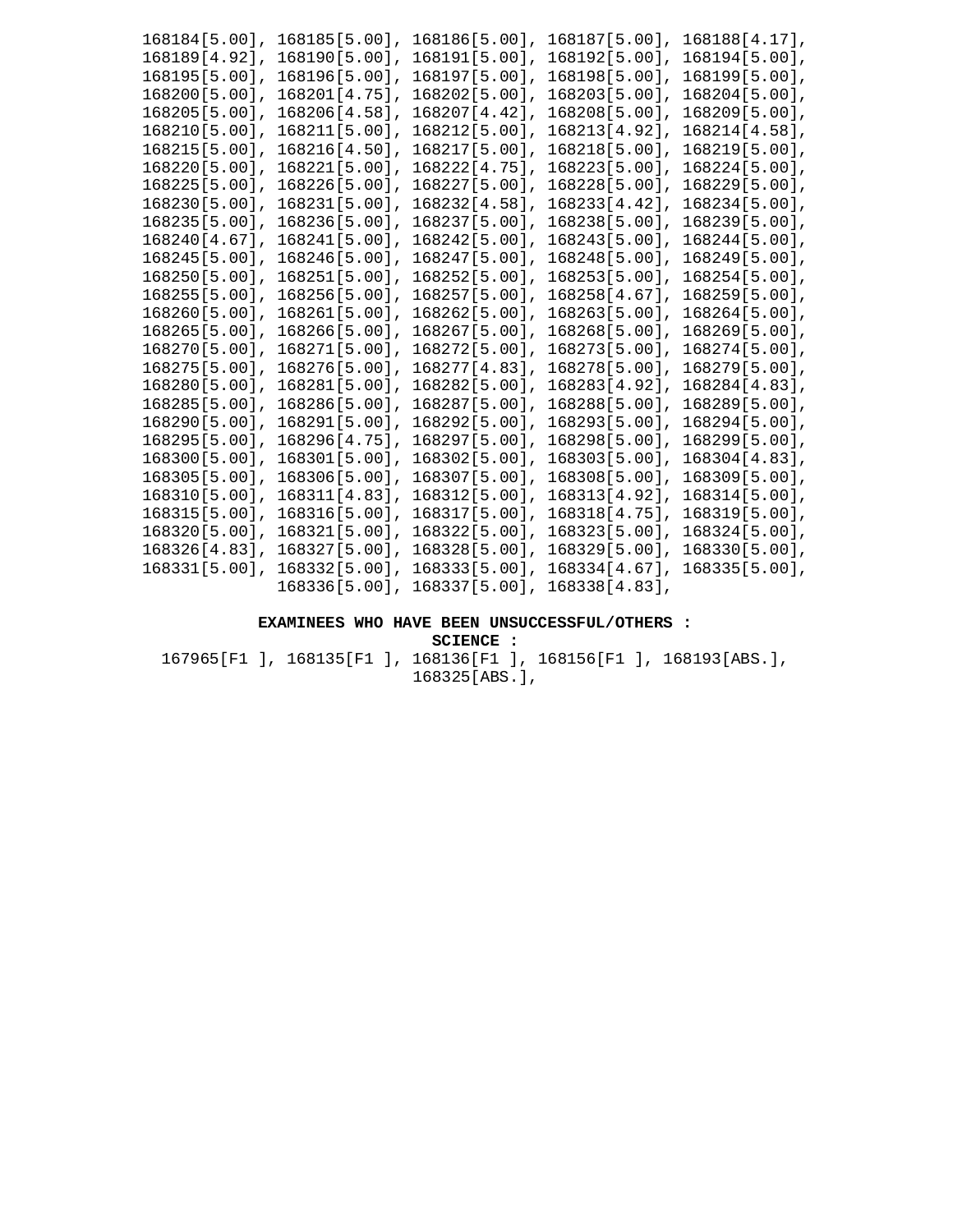| <b>BUSINESS STUDIES :</b><br>571121[3.75], 571122[4.17],<br>571123[4.75],<br>571124[4.75],<br>$571120[3.50]$ ,<br>$571125[4.67]$ ,<br>571126[4.67], 571127[5.00],<br>571128[4.75],<br>571129[4.75],<br>$571130[4.58]$ ,<br>571131[4.50], 571132[4.33],<br>$571133[4.67]$ ,<br>571134[4.08],<br>$571135[4.50]$ ,<br>571136[4.67], 571137[3.92],<br>$571138[4.75]$ ,<br>571139[5.00],<br>571141[4.83], 571142[4.42], 571143[3.75], 571144[3.75],<br>$571140[4.42]$ ,<br>571145[4.58], 571146[5.00], 571147[5.00], 571148[5.00], 571149[4.33],<br>$571150[4.75]$ ,<br>571151[4.42], 571152[5.00], 571153[4.42], 571154[4.67],<br>571155[5.00],<br>571156[4.00], 571157[4.25], 571158[3.83],<br>571160[3.83],<br>571162[4.00],<br>571163[4.50], 571164[4.50], 571165[5.00],<br>571166[5.00],<br>571167[5.00],<br>$571168[5.00], 571169[4.67], 571170[5.00],$<br>571171[4.33],<br>$571172[5.00]$ ,<br>$571174[5.00]$ ,<br>571175[5.00],<br>571176[5.00],<br>$571173[4.67]$ ,<br>571177[5.00],<br>$571178[4.42]$ ,<br>571180[4.33],<br>571181[5.00],<br>571179[5.00],<br>$571182[5.00]$ ,<br>$571183[5.00]$ ,<br>$571184[4.92]$ ,<br>571185[5.00],<br>571186[4.83],<br>$571187[5.00]$ ,<br>$571188[5.00]$ ,<br>571189[4.75],<br>$571190[4.75]$ ,<br>571191[5.00],<br>571192[5.00],<br>571193[5.00], 571194[5.00],<br>571195[5.00], 571196[5.00],<br>571198[5.00], 571199[4.83],<br>571200[4.92], 571201[5.00],<br>$571197[4.67]$ ,<br>$571202[4.83]$ ,<br>571203[4.92],<br>$571204[4.83]$ ,<br>571205[5.00], 571206[5.00],<br>571207[5.00],<br>571208[5.00],<br>571209[5.00],<br>571210[5.00], 571211[4.75],<br>571212[5.00],<br>571213[4.42],<br>$571214[4.75]$ ,<br>571215[4.42],<br>571216[4.67],<br>571217[4.75],<br>571218[4.67],<br>$571219[4.75]$ ,<br>571220[5.00],<br>571221[5.00],<br>571222[5.00],<br>571223[5.00],<br>571224[5.00],<br>571225[5.00],<br>571226[5.00],<br>$571228[5.00]$ ,<br>571231[5.00],<br>571232[4.50],<br>$571227[5.00]$ ,<br>$571230[4.92]$ ,<br>571236[4.25],<br>$571233[3.58]$ ,<br>571234[5.00],<br>$571235[4.67]$ ,<br>$571237[4.67]$ ,<br>571238[5.00],<br>571239[5.00],<br>571240[5.00],<br>571241[5.00],<br>571242[5.00],<br>571243[4.50],<br>$571244[4.92]$ ,<br>571245[4.50], 571246[4.58],<br>571247[4.75],<br>571248[4.50],<br>$571249[4.67]$ ,<br>$571250[4.58], 571251[4.50], 571252[4.67],$<br>571257[5.00],<br>$571253[4.58]$ ,<br>571254[4.50], 571255[4.83], 571256[4.58],<br>571259[4.50], 571260[4.25], 571261[4.67],<br>571262[5.00],<br>571258[4.08],<br>571267[5.00],<br>$571263[4.75]$ ,<br>571264[4.17], 571265[5.00], 571266[4.58],<br>$571268[3.92]$ ,<br>571271[5.00], 571272[4.50],<br>$571274[4.33]$ ,<br>571275[4.58],<br>$571276[4.00]$ ,<br>571277[3.67], 571278[5.00], 571279[5.00],<br>571280[4.92],<br>571281[5.00],<br>571282[4.83], 571283[3.42], 571284[5.00], 571285[4.67],<br>$571286[5.00]$ ,<br>571287[4.92], 571288[5.00], 571289[4.58], 571290[4.58],<br>571293[4.17], 571294[4.50], 571295[5.00], 571296[4.92],<br>571292[4.83],<br>571298[4.75], 571299[4.83], 571300[4.58], 571301[4.83],<br>$571297[4.83]$ ,<br>$571302[4.92]$ ,<br>$571303[4.50]$ , $571304[3.92]$ , $571305[4.33]$ , $571306[4.67]$ ,<br>$571307[4.67]$ , $571308[4.00]$ , $571309[4.17]$ , $571310[4.00]$ , $571311[4.92]$ ,<br>$571312[5.00]$ , $571313[4.67]$ , $571314[4.75]$ , $571315[4.17]$ , $571316[5.00]$ ,<br>$571317[5.00]$ , $571318[5.00]$ , $571319[5.00]$ , $571320[5.00]$ , $571321[4.83]$ ,<br>$571322[4.67]$ , $571323[4.67]$ , $571324[4.50]$ , $571325[5.00]$ , $571326[4.67]$ ,<br>$571327[4.92]$ , $571328[4.92]$ , $571329[4.67]$ , $571330[4.83]$ , $571331[4.75]$ ,<br>$571332[4.17]$ , $571333[4.42]$ , $571334[4.75]$ , $571335[5.00]$ , $571336[4.75]$ ,<br>571337[5.00], 571338[4.83], 571339[4.50], 571340[5.00], 571341[5.00],<br>571342[5.00], 571343[5.00], 571344[5.00], 571345[5.00], 571346[5.00],<br>$571347[5.00]$ , $571348[4.67]$ , $571349[4.75]$ , $571350[4.67]$ , $571351[4.75]$ ,<br>571352[4.08], 571353[4.17], 571354[4.58], 571355[5.00], 571356[5.00],<br>571357[4.75], 571358[5.00], 571359[4.08], 571360[4.67], 571361[5.00],<br>571362[4.58], 571363[4.33], 571364[4.33], 571365[4.00], 571366[3.75],<br>$571367[4.50]$ , $571368[4.58]$ , $571369[4.50]$ , $571370[4.25]$ , $571371[4.83]$ ,<br>571372[5.00], 571373[4.08], 571374[4.83], 571375[5.00], 571376[4.00],<br>571377[4.33], 571378[4.25], 571379[4.92], 571380[4.92], 571381[4.75],<br>571382[4.83], 571383[4.58], 571384[4.17], 571385[4.83], 571386[5.00],<br>571387[5.00], 571388[5.00], 571389[4.92], 571390[4.75], 571391[4.75],<br>571392[4.33], 571393[3.92], 571394[4.58], 571395[5.00], 571396[4.92],<br>571397[4.92], 571398[4.67], 571399[4.33], 571400[4.92], 571401[4.50],<br>$571402[4.08]$ , $571403[3.75]$ , $571404[4.75]$ , $571405[4.67]$ , $571406[4.83]$ ,<br>$571407[4.83]$ , $571408[4.92]$ , $571409[4.50]$ , $571410[3.67]$ , $571411[4.67]$ ,<br>$571412[4.33]$ , $571413[4.75]$ , $571414[4.67]$ , $571415[4.92]$ , $571416[3.83]$ ,<br>$571417[4.50]$ , $571418[3.83]$ , $571419[4.83]$ , $571420[4.83]$ , $571421[5.00]$ ,<br>571422[4.17], 571423[4.75], 571424[4.92], 571425[3.33], | EXAMINEES SECURING MINIMUM GP 1.0 IN EVERY COMPULSORY AND ELECTIVE SUBJECT |  |  |  |  |  |  |
|-----------------------------------------------------------------------------------------------------------------------------------------------------------------------------------------------------------------------------------------------------------------------------------------------------------------------------------------------------------------------------------------------------------------------------------------------------------------------------------------------------------------------------------------------------------------------------------------------------------------------------------------------------------------------------------------------------------------------------------------------------------------------------------------------------------------------------------------------------------------------------------------------------------------------------------------------------------------------------------------------------------------------------------------------------------------------------------------------------------------------------------------------------------------------------------------------------------------------------------------------------------------------------------------------------------------------------------------------------------------------------------------------------------------------------------------------------------------------------------------------------------------------------------------------------------------------------------------------------------------------------------------------------------------------------------------------------------------------------------------------------------------------------------------------------------------------------------------------------------------------------------------------------------------------------------------------------------------------------------------------------------------------------------------------------------------------------------------------------------------------------------------------------------------------------------------------------------------------------------------------------------------------------------------------------------------------------------------------------------------------------------------------------------------------------------------------------------------------------------------------------------------------------------------------------------------------------------------------------------------------------------------------------------------------------------------------------------------------------------------------------------------------------------------------------------------------------------------------------------------------------------------------------------------------------------------------------------------------------------------------------------------------------------------------------------------------------------------------------------------------------------------------------------------------------------------------------------------------------------------------------------------------------------------------------------------------------------------------------------------------------------------------------------------------------------------------------------------------------------------------------------------------------------------------------------------------------------------------------------------------------------------------------------------------------------------------------------------------------------------------------------------------------------------------------------------------------------------------------------------------------------------------------------------------------------------------------------------------------------------------------------------------------------------------------------------------------------------------------------------------------------------------------------------------------------------------------------------------------------------------------------------------------------------------------------------------------------------------------------------------------------------------------------------------------------------------------------------------------------------------------------------------------------------------------------------------------------------------------------------------------------------------------------------------------------------------------------------------------------------------------------------------------------------------------------------------------------------------------------------------------------------------------------------------------------------------------------------------------------------------------------------------------------------------------------------------------------------------------------------------------------------------------------------------------------|----------------------------------------------------------------------------|--|--|--|--|--|--|
|                                                                                                                                                                                                                                                                                                                                                                                                                                                                                                                                                                                                                                                                                                                                                                                                                                                                                                                                                                                                                                                                                                                                                                                                                                                                                                                                                                                                                                                                                                                                                                                                                                                                                                                                                                                                                                                                                                                                                                                                                                                                                                                                                                                                                                                                                                                                                                                                                                                                                                                                                                                                                                                                                                                                                                                                                                                                                                                                                                                                                                                                                                                                                                                                                                                                                                                                                                                                                                                                                                                                                                                                                                                                                                                                                                                                                                                                                                                                                                                                                                                                                                                                                                                                                                                                                                                                                                                                                                                                                                                                                                                                                                                                                                                                                                                                                                                                                                                                                                                                                                                                                                                                                                                   |                                                                            |  |  |  |  |  |  |
|                                                                                                                                                                                                                                                                                                                                                                                                                                                                                                                                                                                                                                                                                                                                                                                                                                                                                                                                                                                                                                                                                                                                                                                                                                                                                                                                                                                                                                                                                                                                                                                                                                                                                                                                                                                                                                                                                                                                                                                                                                                                                                                                                                                                                                                                                                                                                                                                                                                                                                                                                                                                                                                                                                                                                                                                                                                                                                                                                                                                                                                                                                                                                                                                                                                                                                                                                                                                                                                                                                                                                                                                                                                                                                                                                                                                                                                                                                                                                                                                                                                                                                                                                                                                                                                                                                                                                                                                                                                                                                                                                                                                                                                                                                                                                                                                                                                                                                                                                                                                                                                                                                                                                                                   |                                                                            |  |  |  |  |  |  |
|                                                                                                                                                                                                                                                                                                                                                                                                                                                                                                                                                                                                                                                                                                                                                                                                                                                                                                                                                                                                                                                                                                                                                                                                                                                                                                                                                                                                                                                                                                                                                                                                                                                                                                                                                                                                                                                                                                                                                                                                                                                                                                                                                                                                                                                                                                                                                                                                                                                                                                                                                                                                                                                                                                                                                                                                                                                                                                                                                                                                                                                                                                                                                                                                                                                                                                                                                                                                                                                                                                                                                                                                                                                                                                                                                                                                                                                                                                                                                                                                                                                                                                                                                                                                                                                                                                                                                                                                                                                                                                                                                                                                                                                                                                                                                                                                                                                                                                                                                                                                                                                                                                                                                                                   |                                                                            |  |  |  |  |  |  |
|                                                                                                                                                                                                                                                                                                                                                                                                                                                                                                                                                                                                                                                                                                                                                                                                                                                                                                                                                                                                                                                                                                                                                                                                                                                                                                                                                                                                                                                                                                                                                                                                                                                                                                                                                                                                                                                                                                                                                                                                                                                                                                                                                                                                                                                                                                                                                                                                                                                                                                                                                                                                                                                                                                                                                                                                                                                                                                                                                                                                                                                                                                                                                                                                                                                                                                                                                                                                                                                                                                                                                                                                                                                                                                                                                                                                                                                                                                                                                                                                                                                                                                                                                                                                                                                                                                                                                                                                                                                                                                                                                                                                                                                                                                                                                                                                                                                                                                                                                                                                                                                                                                                                                                                   |                                                                            |  |  |  |  |  |  |
|                                                                                                                                                                                                                                                                                                                                                                                                                                                                                                                                                                                                                                                                                                                                                                                                                                                                                                                                                                                                                                                                                                                                                                                                                                                                                                                                                                                                                                                                                                                                                                                                                                                                                                                                                                                                                                                                                                                                                                                                                                                                                                                                                                                                                                                                                                                                                                                                                                                                                                                                                                                                                                                                                                                                                                                                                                                                                                                                                                                                                                                                                                                                                                                                                                                                                                                                                                                                                                                                                                                                                                                                                                                                                                                                                                                                                                                                                                                                                                                                                                                                                                                                                                                                                                                                                                                                                                                                                                                                                                                                                                                                                                                                                                                                                                                                                                                                                                                                                                                                                                                                                                                                                                                   |                                                                            |  |  |  |  |  |  |
|                                                                                                                                                                                                                                                                                                                                                                                                                                                                                                                                                                                                                                                                                                                                                                                                                                                                                                                                                                                                                                                                                                                                                                                                                                                                                                                                                                                                                                                                                                                                                                                                                                                                                                                                                                                                                                                                                                                                                                                                                                                                                                                                                                                                                                                                                                                                                                                                                                                                                                                                                                                                                                                                                                                                                                                                                                                                                                                                                                                                                                                                                                                                                                                                                                                                                                                                                                                                                                                                                                                                                                                                                                                                                                                                                                                                                                                                                                                                                                                                                                                                                                                                                                                                                                                                                                                                                                                                                                                                                                                                                                                                                                                                                                                                                                                                                                                                                                                                                                                                                                                                                                                                                                                   |                                                                            |  |  |  |  |  |  |
|                                                                                                                                                                                                                                                                                                                                                                                                                                                                                                                                                                                                                                                                                                                                                                                                                                                                                                                                                                                                                                                                                                                                                                                                                                                                                                                                                                                                                                                                                                                                                                                                                                                                                                                                                                                                                                                                                                                                                                                                                                                                                                                                                                                                                                                                                                                                                                                                                                                                                                                                                                                                                                                                                                                                                                                                                                                                                                                                                                                                                                                                                                                                                                                                                                                                                                                                                                                                                                                                                                                                                                                                                                                                                                                                                                                                                                                                                                                                                                                                                                                                                                                                                                                                                                                                                                                                                                                                                                                                                                                                                                                                                                                                                                                                                                                                                                                                                                                                                                                                                                                                                                                                                                                   |                                                                            |  |  |  |  |  |  |
|                                                                                                                                                                                                                                                                                                                                                                                                                                                                                                                                                                                                                                                                                                                                                                                                                                                                                                                                                                                                                                                                                                                                                                                                                                                                                                                                                                                                                                                                                                                                                                                                                                                                                                                                                                                                                                                                                                                                                                                                                                                                                                                                                                                                                                                                                                                                                                                                                                                                                                                                                                                                                                                                                                                                                                                                                                                                                                                                                                                                                                                                                                                                                                                                                                                                                                                                                                                                                                                                                                                                                                                                                                                                                                                                                                                                                                                                                                                                                                                                                                                                                                                                                                                                                                                                                                                                                                                                                                                                                                                                                                                                                                                                                                                                                                                                                                                                                                                                                                                                                                                                                                                                                                                   |                                                                            |  |  |  |  |  |  |
|                                                                                                                                                                                                                                                                                                                                                                                                                                                                                                                                                                                                                                                                                                                                                                                                                                                                                                                                                                                                                                                                                                                                                                                                                                                                                                                                                                                                                                                                                                                                                                                                                                                                                                                                                                                                                                                                                                                                                                                                                                                                                                                                                                                                                                                                                                                                                                                                                                                                                                                                                                                                                                                                                                                                                                                                                                                                                                                                                                                                                                                                                                                                                                                                                                                                                                                                                                                                                                                                                                                                                                                                                                                                                                                                                                                                                                                                                                                                                                                                                                                                                                                                                                                                                                                                                                                                                                                                                                                                                                                                                                                                                                                                                                                                                                                                                                                                                                                                                                                                                                                                                                                                                                                   |                                                                            |  |  |  |  |  |  |
|                                                                                                                                                                                                                                                                                                                                                                                                                                                                                                                                                                                                                                                                                                                                                                                                                                                                                                                                                                                                                                                                                                                                                                                                                                                                                                                                                                                                                                                                                                                                                                                                                                                                                                                                                                                                                                                                                                                                                                                                                                                                                                                                                                                                                                                                                                                                                                                                                                                                                                                                                                                                                                                                                                                                                                                                                                                                                                                                                                                                                                                                                                                                                                                                                                                                                                                                                                                                                                                                                                                                                                                                                                                                                                                                                                                                                                                                                                                                                                                                                                                                                                                                                                                                                                                                                                                                                                                                                                                                                                                                                                                                                                                                                                                                                                                                                                                                                                                                                                                                                                                                                                                                                                                   |                                                                            |  |  |  |  |  |  |
|                                                                                                                                                                                                                                                                                                                                                                                                                                                                                                                                                                                                                                                                                                                                                                                                                                                                                                                                                                                                                                                                                                                                                                                                                                                                                                                                                                                                                                                                                                                                                                                                                                                                                                                                                                                                                                                                                                                                                                                                                                                                                                                                                                                                                                                                                                                                                                                                                                                                                                                                                                                                                                                                                                                                                                                                                                                                                                                                                                                                                                                                                                                                                                                                                                                                                                                                                                                                                                                                                                                                                                                                                                                                                                                                                                                                                                                                                                                                                                                                                                                                                                                                                                                                                                                                                                                                                                                                                                                                                                                                                                                                                                                                                                                                                                                                                                                                                                                                                                                                                                                                                                                                                                                   |                                                                            |  |  |  |  |  |  |
|                                                                                                                                                                                                                                                                                                                                                                                                                                                                                                                                                                                                                                                                                                                                                                                                                                                                                                                                                                                                                                                                                                                                                                                                                                                                                                                                                                                                                                                                                                                                                                                                                                                                                                                                                                                                                                                                                                                                                                                                                                                                                                                                                                                                                                                                                                                                                                                                                                                                                                                                                                                                                                                                                                                                                                                                                                                                                                                                                                                                                                                                                                                                                                                                                                                                                                                                                                                                                                                                                                                                                                                                                                                                                                                                                                                                                                                                                                                                                                                                                                                                                                                                                                                                                                                                                                                                                                                                                                                                                                                                                                                                                                                                                                                                                                                                                                                                                                                                                                                                                                                                                                                                                                                   |                                                                            |  |  |  |  |  |  |
|                                                                                                                                                                                                                                                                                                                                                                                                                                                                                                                                                                                                                                                                                                                                                                                                                                                                                                                                                                                                                                                                                                                                                                                                                                                                                                                                                                                                                                                                                                                                                                                                                                                                                                                                                                                                                                                                                                                                                                                                                                                                                                                                                                                                                                                                                                                                                                                                                                                                                                                                                                                                                                                                                                                                                                                                                                                                                                                                                                                                                                                                                                                                                                                                                                                                                                                                                                                                                                                                                                                                                                                                                                                                                                                                                                                                                                                                                                                                                                                                                                                                                                                                                                                                                                                                                                                                                                                                                                                                                                                                                                                                                                                                                                                                                                                                                                                                                                                                                                                                                                                                                                                                                                                   |                                                                            |  |  |  |  |  |  |
|                                                                                                                                                                                                                                                                                                                                                                                                                                                                                                                                                                                                                                                                                                                                                                                                                                                                                                                                                                                                                                                                                                                                                                                                                                                                                                                                                                                                                                                                                                                                                                                                                                                                                                                                                                                                                                                                                                                                                                                                                                                                                                                                                                                                                                                                                                                                                                                                                                                                                                                                                                                                                                                                                                                                                                                                                                                                                                                                                                                                                                                                                                                                                                                                                                                                                                                                                                                                                                                                                                                                                                                                                                                                                                                                                                                                                                                                                                                                                                                                                                                                                                                                                                                                                                                                                                                                                                                                                                                                                                                                                                                                                                                                                                                                                                                                                                                                                                                                                                                                                                                                                                                                                                                   |                                                                            |  |  |  |  |  |  |
|                                                                                                                                                                                                                                                                                                                                                                                                                                                                                                                                                                                                                                                                                                                                                                                                                                                                                                                                                                                                                                                                                                                                                                                                                                                                                                                                                                                                                                                                                                                                                                                                                                                                                                                                                                                                                                                                                                                                                                                                                                                                                                                                                                                                                                                                                                                                                                                                                                                                                                                                                                                                                                                                                                                                                                                                                                                                                                                                                                                                                                                                                                                                                                                                                                                                                                                                                                                                                                                                                                                                                                                                                                                                                                                                                                                                                                                                                                                                                                                                                                                                                                                                                                                                                                                                                                                                                                                                                                                                                                                                                                                                                                                                                                                                                                                                                                                                                                                                                                                                                                                                                                                                                                                   |                                                                            |  |  |  |  |  |  |
|                                                                                                                                                                                                                                                                                                                                                                                                                                                                                                                                                                                                                                                                                                                                                                                                                                                                                                                                                                                                                                                                                                                                                                                                                                                                                                                                                                                                                                                                                                                                                                                                                                                                                                                                                                                                                                                                                                                                                                                                                                                                                                                                                                                                                                                                                                                                                                                                                                                                                                                                                                                                                                                                                                                                                                                                                                                                                                                                                                                                                                                                                                                                                                                                                                                                                                                                                                                                                                                                                                                                                                                                                                                                                                                                                                                                                                                                                                                                                                                                                                                                                                                                                                                                                                                                                                                                                                                                                                                                                                                                                                                                                                                                                                                                                                                                                                                                                                                                                                                                                                                                                                                                                                                   |                                                                            |  |  |  |  |  |  |
|                                                                                                                                                                                                                                                                                                                                                                                                                                                                                                                                                                                                                                                                                                                                                                                                                                                                                                                                                                                                                                                                                                                                                                                                                                                                                                                                                                                                                                                                                                                                                                                                                                                                                                                                                                                                                                                                                                                                                                                                                                                                                                                                                                                                                                                                                                                                                                                                                                                                                                                                                                                                                                                                                                                                                                                                                                                                                                                                                                                                                                                                                                                                                                                                                                                                                                                                                                                                                                                                                                                                                                                                                                                                                                                                                                                                                                                                                                                                                                                                                                                                                                                                                                                                                                                                                                                                                                                                                                                                                                                                                                                                                                                                                                                                                                                                                                                                                                                                                                                                                                                                                                                                                                                   |                                                                            |  |  |  |  |  |  |
|                                                                                                                                                                                                                                                                                                                                                                                                                                                                                                                                                                                                                                                                                                                                                                                                                                                                                                                                                                                                                                                                                                                                                                                                                                                                                                                                                                                                                                                                                                                                                                                                                                                                                                                                                                                                                                                                                                                                                                                                                                                                                                                                                                                                                                                                                                                                                                                                                                                                                                                                                                                                                                                                                                                                                                                                                                                                                                                                                                                                                                                                                                                                                                                                                                                                                                                                                                                                                                                                                                                                                                                                                                                                                                                                                                                                                                                                                                                                                                                                                                                                                                                                                                                                                                                                                                                                                                                                                                                                                                                                                                                                                                                                                                                                                                                                                                                                                                                                                                                                                                                                                                                                                                                   |                                                                            |  |  |  |  |  |  |
|                                                                                                                                                                                                                                                                                                                                                                                                                                                                                                                                                                                                                                                                                                                                                                                                                                                                                                                                                                                                                                                                                                                                                                                                                                                                                                                                                                                                                                                                                                                                                                                                                                                                                                                                                                                                                                                                                                                                                                                                                                                                                                                                                                                                                                                                                                                                                                                                                                                                                                                                                                                                                                                                                                                                                                                                                                                                                                                                                                                                                                                                                                                                                                                                                                                                                                                                                                                                                                                                                                                                                                                                                                                                                                                                                                                                                                                                                                                                                                                                                                                                                                                                                                                                                                                                                                                                                                                                                                                                                                                                                                                                                                                                                                                                                                                                                                                                                                                                                                                                                                                                                                                                                                                   |                                                                            |  |  |  |  |  |  |
|                                                                                                                                                                                                                                                                                                                                                                                                                                                                                                                                                                                                                                                                                                                                                                                                                                                                                                                                                                                                                                                                                                                                                                                                                                                                                                                                                                                                                                                                                                                                                                                                                                                                                                                                                                                                                                                                                                                                                                                                                                                                                                                                                                                                                                                                                                                                                                                                                                                                                                                                                                                                                                                                                                                                                                                                                                                                                                                                                                                                                                                                                                                                                                                                                                                                                                                                                                                                                                                                                                                                                                                                                                                                                                                                                                                                                                                                                                                                                                                                                                                                                                                                                                                                                                                                                                                                                                                                                                                                                                                                                                                                                                                                                                                                                                                                                                                                                                                                                                                                                                                                                                                                                                                   |                                                                            |  |  |  |  |  |  |
|                                                                                                                                                                                                                                                                                                                                                                                                                                                                                                                                                                                                                                                                                                                                                                                                                                                                                                                                                                                                                                                                                                                                                                                                                                                                                                                                                                                                                                                                                                                                                                                                                                                                                                                                                                                                                                                                                                                                                                                                                                                                                                                                                                                                                                                                                                                                                                                                                                                                                                                                                                                                                                                                                                                                                                                                                                                                                                                                                                                                                                                                                                                                                                                                                                                                                                                                                                                                                                                                                                                                                                                                                                                                                                                                                                                                                                                                                                                                                                                                                                                                                                                                                                                                                                                                                                                                                                                                                                                                                                                                                                                                                                                                                                                                                                                                                                                                                                                                                                                                                                                                                                                                                                                   |                                                                            |  |  |  |  |  |  |
|                                                                                                                                                                                                                                                                                                                                                                                                                                                                                                                                                                                                                                                                                                                                                                                                                                                                                                                                                                                                                                                                                                                                                                                                                                                                                                                                                                                                                                                                                                                                                                                                                                                                                                                                                                                                                                                                                                                                                                                                                                                                                                                                                                                                                                                                                                                                                                                                                                                                                                                                                                                                                                                                                                                                                                                                                                                                                                                                                                                                                                                                                                                                                                                                                                                                                                                                                                                                                                                                                                                                                                                                                                                                                                                                                                                                                                                                                                                                                                                                                                                                                                                                                                                                                                                                                                                                                                                                                                                                                                                                                                                                                                                                                                                                                                                                                                                                                                                                                                                                                                                                                                                                                                                   |                                                                            |  |  |  |  |  |  |
|                                                                                                                                                                                                                                                                                                                                                                                                                                                                                                                                                                                                                                                                                                                                                                                                                                                                                                                                                                                                                                                                                                                                                                                                                                                                                                                                                                                                                                                                                                                                                                                                                                                                                                                                                                                                                                                                                                                                                                                                                                                                                                                                                                                                                                                                                                                                                                                                                                                                                                                                                                                                                                                                                                                                                                                                                                                                                                                                                                                                                                                                                                                                                                                                                                                                                                                                                                                                                                                                                                                                                                                                                                                                                                                                                                                                                                                                                                                                                                                                                                                                                                                                                                                                                                                                                                                                                                                                                                                                                                                                                                                                                                                                                                                                                                                                                                                                                                                                                                                                                                                                                                                                                                                   |                                                                            |  |  |  |  |  |  |
|                                                                                                                                                                                                                                                                                                                                                                                                                                                                                                                                                                                                                                                                                                                                                                                                                                                                                                                                                                                                                                                                                                                                                                                                                                                                                                                                                                                                                                                                                                                                                                                                                                                                                                                                                                                                                                                                                                                                                                                                                                                                                                                                                                                                                                                                                                                                                                                                                                                                                                                                                                                                                                                                                                                                                                                                                                                                                                                                                                                                                                                                                                                                                                                                                                                                                                                                                                                                                                                                                                                                                                                                                                                                                                                                                                                                                                                                                                                                                                                                                                                                                                                                                                                                                                                                                                                                                                                                                                                                                                                                                                                                                                                                                                                                                                                                                                                                                                                                                                                                                                                                                                                                                                                   |                                                                            |  |  |  |  |  |  |
|                                                                                                                                                                                                                                                                                                                                                                                                                                                                                                                                                                                                                                                                                                                                                                                                                                                                                                                                                                                                                                                                                                                                                                                                                                                                                                                                                                                                                                                                                                                                                                                                                                                                                                                                                                                                                                                                                                                                                                                                                                                                                                                                                                                                                                                                                                                                                                                                                                                                                                                                                                                                                                                                                                                                                                                                                                                                                                                                                                                                                                                                                                                                                                                                                                                                                                                                                                                                                                                                                                                                                                                                                                                                                                                                                                                                                                                                                                                                                                                                                                                                                                                                                                                                                                                                                                                                                                                                                                                                                                                                                                                                                                                                                                                                                                                                                                                                                                                                                                                                                                                                                                                                                                                   |                                                                            |  |  |  |  |  |  |
|                                                                                                                                                                                                                                                                                                                                                                                                                                                                                                                                                                                                                                                                                                                                                                                                                                                                                                                                                                                                                                                                                                                                                                                                                                                                                                                                                                                                                                                                                                                                                                                                                                                                                                                                                                                                                                                                                                                                                                                                                                                                                                                                                                                                                                                                                                                                                                                                                                                                                                                                                                                                                                                                                                                                                                                                                                                                                                                                                                                                                                                                                                                                                                                                                                                                                                                                                                                                                                                                                                                                                                                                                                                                                                                                                                                                                                                                                                                                                                                                                                                                                                                                                                                                                                                                                                                                                                                                                                                                                                                                                                                                                                                                                                                                                                                                                                                                                                                                                                                                                                                                                                                                                                                   |                                                                            |  |  |  |  |  |  |
|                                                                                                                                                                                                                                                                                                                                                                                                                                                                                                                                                                                                                                                                                                                                                                                                                                                                                                                                                                                                                                                                                                                                                                                                                                                                                                                                                                                                                                                                                                                                                                                                                                                                                                                                                                                                                                                                                                                                                                                                                                                                                                                                                                                                                                                                                                                                                                                                                                                                                                                                                                                                                                                                                                                                                                                                                                                                                                                                                                                                                                                                                                                                                                                                                                                                                                                                                                                                                                                                                                                                                                                                                                                                                                                                                                                                                                                                                                                                                                                                                                                                                                                                                                                                                                                                                                                                                                                                                                                                                                                                                                                                                                                                                                                                                                                                                                                                                                                                                                                                                                                                                                                                                                                   |                                                                            |  |  |  |  |  |  |
|                                                                                                                                                                                                                                                                                                                                                                                                                                                                                                                                                                                                                                                                                                                                                                                                                                                                                                                                                                                                                                                                                                                                                                                                                                                                                                                                                                                                                                                                                                                                                                                                                                                                                                                                                                                                                                                                                                                                                                                                                                                                                                                                                                                                                                                                                                                                                                                                                                                                                                                                                                                                                                                                                                                                                                                                                                                                                                                                                                                                                                                                                                                                                                                                                                                                                                                                                                                                                                                                                                                                                                                                                                                                                                                                                                                                                                                                                                                                                                                                                                                                                                                                                                                                                                                                                                                                                                                                                                                                                                                                                                                                                                                                                                                                                                                                                                                                                                                                                                                                                                                                                                                                                                                   |                                                                            |  |  |  |  |  |  |
|                                                                                                                                                                                                                                                                                                                                                                                                                                                                                                                                                                                                                                                                                                                                                                                                                                                                                                                                                                                                                                                                                                                                                                                                                                                                                                                                                                                                                                                                                                                                                                                                                                                                                                                                                                                                                                                                                                                                                                                                                                                                                                                                                                                                                                                                                                                                                                                                                                                                                                                                                                                                                                                                                                                                                                                                                                                                                                                                                                                                                                                                                                                                                                                                                                                                                                                                                                                                                                                                                                                                                                                                                                                                                                                                                                                                                                                                                                                                                                                                                                                                                                                                                                                                                                                                                                                                                                                                                                                                                                                                                                                                                                                                                                                                                                                                                                                                                                                                                                                                                                                                                                                                                                                   |                                                                            |  |  |  |  |  |  |
|                                                                                                                                                                                                                                                                                                                                                                                                                                                                                                                                                                                                                                                                                                                                                                                                                                                                                                                                                                                                                                                                                                                                                                                                                                                                                                                                                                                                                                                                                                                                                                                                                                                                                                                                                                                                                                                                                                                                                                                                                                                                                                                                                                                                                                                                                                                                                                                                                                                                                                                                                                                                                                                                                                                                                                                                                                                                                                                                                                                                                                                                                                                                                                                                                                                                                                                                                                                                                                                                                                                                                                                                                                                                                                                                                                                                                                                                                                                                                                                                                                                                                                                                                                                                                                                                                                                                                                                                                                                                                                                                                                                                                                                                                                                                                                                                                                                                                                                                                                                                                                                                                                                                                                                   |                                                                            |  |  |  |  |  |  |
|                                                                                                                                                                                                                                                                                                                                                                                                                                                                                                                                                                                                                                                                                                                                                                                                                                                                                                                                                                                                                                                                                                                                                                                                                                                                                                                                                                                                                                                                                                                                                                                                                                                                                                                                                                                                                                                                                                                                                                                                                                                                                                                                                                                                                                                                                                                                                                                                                                                                                                                                                                                                                                                                                                                                                                                                                                                                                                                                                                                                                                                                                                                                                                                                                                                                                                                                                                                                                                                                                                                                                                                                                                                                                                                                                                                                                                                                                                                                                                                                                                                                                                                                                                                                                                                                                                                                                                                                                                                                                                                                                                                                                                                                                                                                                                                                                                                                                                                                                                                                                                                                                                                                                                                   |                                                                            |  |  |  |  |  |  |
|                                                                                                                                                                                                                                                                                                                                                                                                                                                                                                                                                                                                                                                                                                                                                                                                                                                                                                                                                                                                                                                                                                                                                                                                                                                                                                                                                                                                                                                                                                                                                                                                                                                                                                                                                                                                                                                                                                                                                                                                                                                                                                                                                                                                                                                                                                                                                                                                                                                                                                                                                                                                                                                                                                                                                                                                                                                                                                                                                                                                                                                                                                                                                                                                                                                                                                                                                                                                                                                                                                                                                                                                                                                                                                                                                                                                                                                                                                                                                                                                                                                                                                                                                                                                                                                                                                                                                                                                                                                                                                                                                                                                                                                                                                                                                                                                                                                                                                                                                                                                                                                                                                                                                                                   |                                                                            |  |  |  |  |  |  |
|                                                                                                                                                                                                                                                                                                                                                                                                                                                                                                                                                                                                                                                                                                                                                                                                                                                                                                                                                                                                                                                                                                                                                                                                                                                                                                                                                                                                                                                                                                                                                                                                                                                                                                                                                                                                                                                                                                                                                                                                                                                                                                                                                                                                                                                                                                                                                                                                                                                                                                                                                                                                                                                                                                                                                                                                                                                                                                                                                                                                                                                                                                                                                                                                                                                                                                                                                                                                                                                                                                                                                                                                                                                                                                                                                                                                                                                                                                                                                                                                                                                                                                                                                                                                                                                                                                                                                                                                                                                                                                                                                                                                                                                                                                                                                                                                                                                                                                                                                                                                                                                                                                                                                                                   |                                                                            |  |  |  |  |  |  |
|                                                                                                                                                                                                                                                                                                                                                                                                                                                                                                                                                                                                                                                                                                                                                                                                                                                                                                                                                                                                                                                                                                                                                                                                                                                                                                                                                                                                                                                                                                                                                                                                                                                                                                                                                                                                                                                                                                                                                                                                                                                                                                                                                                                                                                                                                                                                                                                                                                                                                                                                                                                                                                                                                                                                                                                                                                                                                                                                                                                                                                                                                                                                                                                                                                                                                                                                                                                                                                                                                                                                                                                                                                                                                                                                                                                                                                                                                                                                                                                                                                                                                                                                                                                                                                                                                                                                                                                                                                                                                                                                                                                                                                                                                                                                                                                                                                                                                                                                                                                                                                                                                                                                                                                   |                                                                            |  |  |  |  |  |  |
|                                                                                                                                                                                                                                                                                                                                                                                                                                                                                                                                                                                                                                                                                                                                                                                                                                                                                                                                                                                                                                                                                                                                                                                                                                                                                                                                                                                                                                                                                                                                                                                                                                                                                                                                                                                                                                                                                                                                                                                                                                                                                                                                                                                                                                                                                                                                                                                                                                                                                                                                                                                                                                                                                                                                                                                                                                                                                                                                                                                                                                                                                                                                                                                                                                                                                                                                                                                                                                                                                                                                                                                                                                                                                                                                                                                                                                                                                                                                                                                                                                                                                                                                                                                                                                                                                                                                                                                                                                                                                                                                                                                                                                                                                                                                                                                                                                                                                                                                                                                                                                                                                                                                                                                   |                                                                            |  |  |  |  |  |  |
|                                                                                                                                                                                                                                                                                                                                                                                                                                                                                                                                                                                                                                                                                                                                                                                                                                                                                                                                                                                                                                                                                                                                                                                                                                                                                                                                                                                                                                                                                                                                                                                                                                                                                                                                                                                                                                                                                                                                                                                                                                                                                                                                                                                                                                                                                                                                                                                                                                                                                                                                                                                                                                                                                                                                                                                                                                                                                                                                                                                                                                                                                                                                                                                                                                                                                                                                                                                                                                                                                                                                                                                                                                                                                                                                                                                                                                                                                                                                                                                                                                                                                                                                                                                                                                                                                                                                                                                                                                                                                                                                                                                                                                                                                                                                                                                                                                                                                                                                                                                                                                                                                                                                                                                   |                                                                            |  |  |  |  |  |  |
|                                                                                                                                                                                                                                                                                                                                                                                                                                                                                                                                                                                                                                                                                                                                                                                                                                                                                                                                                                                                                                                                                                                                                                                                                                                                                                                                                                                                                                                                                                                                                                                                                                                                                                                                                                                                                                                                                                                                                                                                                                                                                                                                                                                                                                                                                                                                                                                                                                                                                                                                                                                                                                                                                                                                                                                                                                                                                                                                                                                                                                                                                                                                                                                                                                                                                                                                                                                                                                                                                                                                                                                                                                                                                                                                                                                                                                                                                                                                                                                                                                                                                                                                                                                                                                                                                                                                                                                                                                                                                                                                                                                                                                                                                                                                                                                                                                                                                                                                                                                                                                                                                                                                                                                   |                                                                            |  |  |  |  |  |  |
|                                                                                                                                                                                                                                                                                                                                                                                                                                                                                                                                                                                                                                                                                                                                                                                                                                                                                                                                                                                                                                                                                                                                                                                                                                                                                                                                                                                                                                                                                                                                                                                                                                                                                                                                                                                                                                                                                                                                                                                                                                                                                                                                                                                                                                                                                                                                                                                                                                                                                                                                                                                                                                                                                                                                                                                                                                                                                                                                                                                                                                                                                                                                                                                                                                                                                                                                                                                                                                                                                                                                                                                                                                                                                                                                                                                                                                                                                                                                                                                                                                                                                                                                                                                                                                                                                                                                                                                                                                                                                                                                                                                                                                                                                                                                                                                                                                                                                                                                                                                                                                                                                                                                                                                   |                                                                            |  |  |  |  |  |  |
|                                                                                                                                                                                                                                                                                                                                                                                                                                                                                                                                                                                                                                                                                                                                                                                                                                                                                                                                                                                                                                                                                                                                                                                                                                                                                                                                                                                                                                                                                                                                                                                                                                                                                                                                                                                                                                                                                                                                                                                                                                                                                                                                                                                                                                                                                                                                                                                                                                                                                                                                                                                                                                                                                                                                                                                                                                                                                                                                                                                                                                                                                                                                                                                                                                                                                                                                                                                                                                                                                                                                                                                                                                                                                                                                                                                                                                                                                                                                                                                                                                                                                                                                                                                                                                                                                                                                                                                                                                                                                                                                                                                                                                                                                                                                                                                                                                                                                                                                                                                                                                                                                                                                                                                   |                                                                            |  |  |  |  |  |  |
|                                                                                                                                                                                                                                                                                                                                                                                                                                                                                                                                                                                                                                                                                                                                                                                                                                                                                                                                                                                                                                                                                                                                                                                                                                                                                                                                                                                                                                                                                                                                                                                                                                                                                                                                                                                                                                                                                                                                                                                                                                                                                                                                                                                                                                                                                                                                                                                                                                                                                                                                                                                                                                                                                                                                                                                                                                                                                                                                                                                                                                                                                                                                                                                                                                                                                                                                                                                                                                                                                                                                                                                                                                                                                                                                                                                                                                                                                                                                                                                                                                                                                                                                                                                                                                                                                                                                                                                                                                                                                                                                                                                                                                                                                                                                                                                                                                                                                                                                                                                                                                                                                                                                                                                   |                                                                            |  |  |  |  |  |  |
|                                                                                                                                                                                                                                                                                                                                                                                                                                                                                                                                                                                                                                                                                                                                                                                                                                                                                                                                                                                                                                                                                                                                                                                                                                                                                                                                                                                                                                                                                                                                                                                                                                                                                                                                                                                                                                                                                                                                                                                                                                                                                                                                                                                                                                                                                                                                                                                                                                                                                                                                                                                                                                                                                                                                                                                                                                                                                                                                                                                                                                                                                                                                                                                                                                                                                                                                                                                                                                                                                                                                                                                                                                                                                                                                                                                                                                                                                                                                                                                                                                                                                                                                                                                                                                                                                                                                                                                                                                                                                                                                                                                                                                                                                                                                                                                                                                                                                                                                                                                                                                                                                                                                                                                   |                                                                            |  |  |  |  |  |  |
|                                                                                                                                                                                                                                                                                                                                                                                                                                                                                                                                                                                                                                                                                                                                                                                                                                                                                                                                                                                                                                                                                                                                                                                                                                                                                                                                                                                                                                                                                                                                                                                                                                                                                                                                                                                                                                                                                                                                                                                                                                                                                                                                                                                                                                                                                                                                                                                                                                                                                                                                                                                                                                                                                                                                                                                                                                                                                                                                                                                                                                                                                                                                                                                                                                                                                                                                                                                                                                                                                                                                                                                                                                                                                                                                                                                                                                                                                                                                                                                                                                                                                                                                                                                                                                                                                                                                                                                                                                                                                                                                                                                                                                                                                                                                                                                                                                                                                                                                                                                                                                                                                                                                                                                   |                                                                            |  |  |  |  |  |  |
|                                                                                                                                                                                                                                                                                                                                                                                                                                                                                                                                                                                                                                                                                                                                                                                                                                                                                                                                                                                                                                                                                                                                                                                                                                                                                                                                                                                                                                                                                                                                                                                                                                                                                                                                                                                                                                                                                                                                                                                                                                                                                                                                                                                                                                                                                                                                                                                                                                                                                                                                                                                                                                                                                                                                                                                                                                                                                                                                                                                                                                                                                                                                                                                                                                                                                                                                                                                                                                                                                                                                                                                                                                                                                                                                                                                                                                                                                                                                                                                                                                                                                                                                                                                                                                                                                                                                                                                                                                                                                                                                                                                                                                                                                                                                                                                                                                                                                                                                                                                                                                                                                                                                                                                   |                                                                            |  |  |  |  |  |  |
|                                                                                                                                                                                                                                                                                                                                                                                                                                                                                                                                                                                                                                                                                                                                                                                                                                                                                                                                                                                                                                                                                                                                                                                                                                                                                                                                                                                                                                                                                                                                                                                                                                                                                                                                                                                                                                                                                                                                                                                                                                                                                                                                                                                                                                                                                                                                                                                                                                                                                                                                                                                                                                                                                                                                                                                                                                                                                                                                                                                                                                                                                                                                                                                                                                                                                                                                                                                                                                                                                                                                                                                                                                                                                                                                                                                                                                                                                                                                                                                                                                                                                                                                                                                                                                                                                                                                                                                                                                                                                                                                                                                                                                                                                                                                                                                                                                                                                                                                                                                                                                                                                                                                                                                   |                                                                            |  |  |  |  |  |  |
|                                                                                                                                                                                                                                                                                                                                                                                                                                                                                                                                                                                                                                                                                                                                                                                                                                                                                                                                                                                                                                                                                                                                                                                                                                                                                                                                                                                                                                                                                                                                                                                                                                                                                                                                                                                                                                                                                                                                                                                                                                                                                                                                                                                                                                                                                                                                                                                                                                                                                                                                                                                                                                                                                                                                                                                                                                                                                                                                                                                                                                                                                                                                                                                                                                                                                                                                                                                                                                                                                                                                                                                                                                                                                                                                                                                                                                                                                                                                                                                                                                                                                                                                                                                                                                                                                                                                                                                                                                                                                                                                                                                                                                                                                                                                                                                                                                                                                                                                                                                                                                                                                                                                                                                   |                                                                            |  |  |  |  |  |  |
|                                                                                                                                                                                                                                                                                                                                                                                                                                                                                                                                                                                                                                                                                                                                                                                                                                                                                                                                                                                                                                                                                                                                                                                                                                                                                                                                                                                                                                                                                                                                                                                                                                                                                                                                                                                                                                                                                                                                                                                                                                                                                                                                                                                                                                                                                                                                                                                                                                                                                                                                                                                                                                                                                                                                                                                                                                                                                                                                                                                                                                                                                                                                                                                                                                                                                                                                                                                                                                                                                                                                                                                                                                                                                                                                                                                                                                                                                                                                                                                                                                                                                                                                                                                                                                                                                                                                                                                                                                                                                                                                                                                                                                                                                                                                                                                                                                                                                                                                                                                                                                                                                                                                                                                   |                                                                            |  |  |  |  |  |  |
|                                                                                                                                                                                                                                                                                                                                                                                                                                                                                                                                                                                                                                                                                                                                                                                                                                                                                                                                                                                                                                                                                                                                                                                                                                                                                                                                                                                                                                                                                                                                                                                                                                                                                                                                                                                                                                                                                                                                                                                                                                                                                                                                                                                                                                                                                                                                                                                                                                                                                                                                                                                                                                                                                                                                                                                                                                                                                                                                                                                                                                                                                                                                                                                                                                                                                                                                                                                                                                                                                                                                                                                                                                                                                                                                                                                                                                                                                                                                                                                                                                                                                                                                                                                                                                                                                                                                                                                                                                                                                                                                                                                                                                                                                                                                                                                                                                                                                                                                                                                                                                                                                                                                                                                   |                                                                            |  |  |  |  |  |  |
|                                                                                                                                                                                                                                                                                                                                                                                                                                                                                                                                                                                                                                                                                                                                                                                                                                                                                                                                                                                                                                                                                                                                                                                                                                                                                                                                                                                                                                                                                                                                                                                                                                                                                                                                                                                                                                                                                                                                                                                                                                                                                                                                                                                                                                                                                                                                                                                                                                                                                                                                                                                                                                                                                                                                                                                                                                                                                                                                                                                                                                                                                                                                                                                                                                                                                                                                                                                                                                                                                                                                                                                                                                                                                                                                                                                                                                                                                                                                                                                                                                                                                                                                                                                                                                                                                                                                                                                                                                                                                                                                                                                                                                                                                                                                                                                                                                                                                                                                                                                                                                                                                                                                                                                   |                                                                            |  |  |  |  |  |  |
|                                                                                                                                                                                                                                                                                                                                                                                                                                                                                                                                                                                                                                                                                                                                                                                                                                                                                                                                                                                                                                                                                                                                                                                                                                                                                                                                                                                                                                                                                                                                                                                                                                                                                                                                                                                                                                                                                                                                                                                                                                                                                                                                                                                                                                                                                                                                                                                                                                                                                                                                                                                                                                                                                                                                                                                                                                                                                                                                                                                                                                                                                                                                                                                                                                                                                                                                                                                                                                                                                                                                                                                                                                                                                                                                                                                                                                                                                                                                                                                                                                                                                                                                                                                                                                                                                                                                                                                                                                                                                                                                                                                                                                                                                                                                                                                                                                                                                                                                                                                                                                                                                                                                                                                   |                                                                            |  |  |  |  |  |  |
|                                                                                                                                                                                                                                                                                                                                                                                                                                                                                                                                                                                                                                                                                                                                                                                                                                                                                                                                                                                                                                                                                                                                                                                                                                                                                                                                                                                                                                                                                                                                                                                                                                                                                                                                                                                                                                                                                                                                                                                                                                                                                                                                                                                                                                                                                                                                                                                                                                                                                                                                                                                                                                                                                                                                                                                                                                                                                                                                                                                                                                                                                                                                                                                                                                                                                                                                                                                                                                                                                                                                                                                                                                                                                                                                                                                                                                                                                                                                                                                                                                                                                                                                                                                                                                                                                                                                                                                                                                                                                                                                                                                                                                                                                                                                                                                                                                                                                                                                                                                                                                                                                                                                                                                   |                                                                            |  |  |  |  |  |  |
|                                                                                                                                                                                                                                                                                                                                                                                                                                                                                                                                                                                                                                                                                                                                                                                                                                                                                                                                                                                                                                                                                                                                                                                                                                                                                                                                                                                                                                                                                                                                                                                                                                                                                                                                                                                                                                                                                                                                                                                                                                                                                                                                                                                                                                                                                                                                                                                                                                                                                                                                                                                                                                                                                                                                                                                                                                                                                                                                                                                                                                                                                                                                                                                                                                                                                                                                                                                                                                                                                                                                                                                                                                                                                                                                                                                                                                                                                                                                                                                                                                                                                                                                                                                                                                                                                                                                                                                                                                                                                                                                                                                                                                                                                                                                                                                                                                                                                                                                                                                                                                                                                                                                                                                   |                                                                            |  |  |  |  |  |  |
|                                                                                                                                                                                                                                                                                                                                                                                                                                                                                                                                                                                                                                                                                                                                                                                                                                                                                                                                                                                                                                                                                                                                                                                                                                                                                                                                                                                                                                                                                                                                                                                                                                                                                                                                                                                                                                                                                                                                                                                                                                                                                                                                                                                                                                                                                                                                                                                                                                                                                                                                                                                                                                                                                                                                                                                                                                                                                                                                                                                                                                                                                                                                                                                                                                                                                                                                                                                                                                                                                                                                                                                                                                                                                                                                                                                                                                                                                                                                                                                                                                                                                                                                                                                                                                                                                                                                                                                                                                                                                                                                                                                                                                                                                                                                                                                                                                                                                                                                                                                                                                                                                                                                                                                   |                                                                            |  |  |  |  |  |  |
|                                                                                                                                                                                                                                                                                                                                                                                                                                                                                                                                                                                                                                                                                                                                                                                                                                                                                                                                                                                                                                                                                                                                                                                                                                                                                                                                                                                                                                                                                                                                                                                                                                                                                                                                                                                                                                                                                                                                                                                                                                                                                                                                                                                                                                                                                                                                                                                                                                                                                                                                                                                                                                                                                                                                                                                                                                                                                                                                                                                                                                                                                                                                                                                                                                                                                                                                                                                                                                                                                                                                                                                                                                                                                                                                                                                                                                                                                                                                                                                                                                                                                                                                                                                                                                                                                                                                                                                                                                                                                                                                                                                                                                                                                                                                                                                                                                                                                                                                                                                                                                                                                                                                                                                   |                                                                            |  |  |  |  |  |  |
|                                                                                                                                                                                                                                                                                                                                                                                                                                                                                                                                                                                                                                                                                                                                                                                                                                                                                                                                                                                                                                                                                                                                                                                                                                                                                                                                                                                                                                                                                                                                                                                                                                                                                                                                                                                                                                                                                                                                                                                                                                                                                                                                                                                                                                                                                                                                                                                                                                                                                                                                                                                                                                                                                                                                                                                                                                                                                                                                                                                                                                                                                                                                                                                                                                                                                                                                                                                                                                                                                                                                                                                                                                                                                                                                                                                                                                                                                                                                                                                                                                                                                                                                                                                                                                                                                                                                                                                                                                                                                                                                                                                                                                                                                                                                                                                                                                                                                                                                                                                                                                                                                                                                                                                   |                                                                            |  |  |  |  |  |  |
|                                                                                                                                                                                                                                                                                                                                                                                                                                                                                                                                                                                                                                                                                                                                                                                                                                                                                                                                                                                                                                                                                                                                                                                                                                                                                                                                                                                                                                                                                                                                                                                                                                                                                                                                                                                                                                                                                                                                                                                                                                                                                                                                                                                                                                                                                                                                                                                                                                                                                                                                                                                                                                                                                                                                                                                                                                                                                                                                                                                                                                                                                                                                                                                                                                                                                                                                                                                                                                                                                                                                                                                                                                                                                                                                                                                                                                                                                                                                                                                                                                                                                                                                                                                                                                                                                                                                                                                                                                                                                                                                                                                                                                                                                                                                                                                                                                                                                                                                                                                                                                                                                                                                                                                   |                                                                            |  |  |  |  |  |  |
|                                                                                                                                                                                                                                                                                                                                                                                                                                                                                                                                                                                                                                                                                                                                                                                                                                                                                                                                                                                                                                                                                                                                                                                                                                                                                                                                                                                                                                                                                                                                                                                                                                                                                                                                                                                                                                                                                                                                                                                                                                                                                                                                                                                                                                                                                                                                                                                                                                                                                                                                                                                                                                                                                                                                                                                                                                                                                                                                                                                                                                                                                                                                                                                                                                                                                                                                                                                                                                                                                                                                                                                                                                                                                                                                                                                                                                                                                                                                                                                                                                                                                                                                                                                                                                                                                                                                                                                                                                                                                                                                                                                                                                                                                                                                                                                                                                                                                                                                                                                                                                                                                                                                                                                   |                                                                            |  |  |  |  |  |  |
|                                                                                                                                                                                                                                                                                                                                                                                                                                                                                                                                                                                                                                                                                                                                                                                                                                                                                                                                                                                                                                                                                                                                                                                                                                                                                                                                                                                                                                                                                                                                                                                                                                                                                                                                                                                                                                                                                                                                                                                                                                                                                                                                                                                                                                                                                                                                                                                                                                                                                                                                                                                                                                                                                                                                                                                                                                                                                                                                                                                                                                                                                                                                                                                                                                                                                                                                                                                                                                                                                                                                                                                                                                                                                                                                                                                                                                                                                                                                                                                                                                                                                                                                                                                                                                                                                                                                                                                                                                                                                                                                                                                                                                                                                                                                                                                                                                                                                                                                                                                                                                                                                                                                                                                   |                                                                            |  |  |  |  |  |  |
|                                                                                                                                                                                                                                                                                                                                                                                                                                                                                                                                                                                                                                                                                                                                                                                                                                                                                                                                                                                                                                                                                                                                                                                                                                                                                                                                                                                                                                                                                                                                                                                                                                                                                                                                                                                                                                                                                                                                                                                                                                                                                                                                                                                                                                                                                                                                                                                                                                                                                                                                                                                                                                                                                                                                                                                                                                                                                                                                                                                                                                                                                                                                                                                                                                                                                                                                                                                                                                                                                                                                                                                                                                                                                                                                                                                                                                                                                                                                                                                                                                                                                                                                                                                                                                                                                                                                                                                                                                                                                                                                                                                                                                                                                                                                                                                                                                                                                                                                                                                                                                                                                                                                                                                   |                                                                            |  |  |  |  |  |  |
|                                                                                                                                                                                                                                                                                                                                                                                                                                                                                                                                                                                                                                                                                                                                                                                                                                                                                                                                                                                                                                                                                                                                                                                                                                                                                                                                                                                                                                                                                                                                                                                                                                                                                                                                                                                                                                                                                                                                                                                                                                                                                                                                                                                                                                                                                                                                                                                                                                                                                                                                                                                                                                                                                                                                                                                                                                                                                                                                                                                                                                                                                                                                                                                                                                                                                                                                                                                                                                                                                                                                                                                                                                                                                                                                                                                                                                                                                                                                                                                                                                                                                                                                                                                                                                                                                                                                                                                                                                                                                                                                                                                                                                                                                                                                                                                                                                                                                                                                                                                                                                                                                                                                                                                   |                                                                            |  |  |  |  |  |  |
|                                                                                                                                                                                                                                                                                                                                                                                                                                                                                                                                                                                                                                                                                                                                                                                                                                                                                                                                                                                                                                                                                                                                                                                                                                                                                                                                                                                                                                                                                                                                                                                                                                                                                                                                                                                                                                                                                                                                                                                                                                                                                                                                                                                                                                                                                                                                                                                                                                                                                                                                                                                                                                                                                                                                                                                                                                                                                                                                                                                                                                                                                                                                                                                                                                                                                                                                                                                                                                                                                                                                                                                                                                                                                                                                                                                                                                                                                                                                                                                                                                                                                                                                                                                                                                                                                                                                                                                                                                                                                                                                                                                                                                                                                                                                                                                                                                                                                                                                                                                                                                                                                                                                                                                   |                                                                            |  |  |  |  |  |  |
|                                                                                                                                                                                                                                                                                                                                                                                                                                                                                                                                                                                                                                                                                                                                                                                                                                                                                                                                                                                                                                                                                                                                                                                                                                                                                                                                                                                                                                                                                                                                                                                                                                                                                                                                                                                                                                                                                                                                                                                                                                                                                                                                                                                                                                                                                                                                                                                                                                                                                                                                                                                                                                                                                                                                                                                                                                                                                                                                                                                                                                                                                                                                                                                                                                                                                                                                                                                                                                                                                                                                                                                                                                                                                                                                                                                                                                                                                                                                                                                                                                                                                                                                                                                                                                                                                                                                                                                                                                                                                                                                                                                                                                                                                                                                                                                                                                                                                                                                                                                                                                                                                                                                                                                   |                                                                            |  |  |  |  |  |  |
|                                                                                                                                                                                                                                                                                                                                                                                                                                                                                                                                                                                                                                                                                                                                                                                                                                                                                                                                                                                                                                                                                                                                                                                                                                                                                                                                                                                                                                                                                                                                                                                                                                                                                                                                                                                                                                                                                                                                                                                                                                                                                                                                                                                                                                                                                                                                                                                                                                                                                                                                                                                                                                                                                                                                                                                                                                                                                                                                                                                                                                                                                                                                                                                                                                                                                                                                                                                                                                                                                                                                                                                                                                                                                                                                                                                                                                                                                                                                                                                                                                                                                                                                                                                                                                                                                                                                                                                                                                                                                                                                                                                                                                                                                                                                                                                                                                                                                                                                                                                                                                                                                                                                                                                   |                                                                            |  |  |  |  |  |  |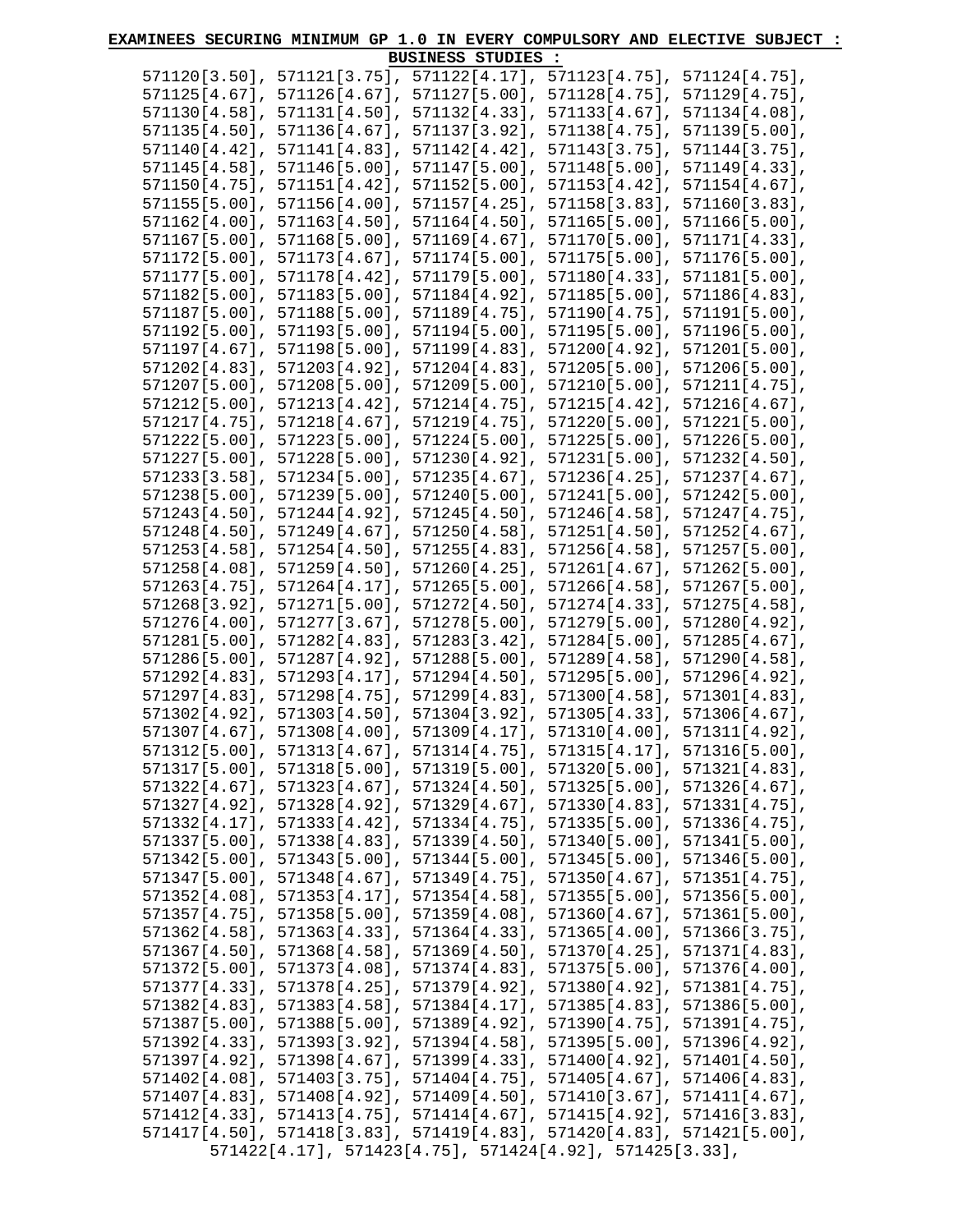## **EXAMINEES WHO HAVE BEEN UNSUCCESSFUL/OTHERS : BUSINESS STUDIES :**

571159[F1 ], 571161[F1 ], 571229[ABS.], 571269[F1 ], 571270[F1 ], 571273[ABS.], 571291[ABS.], 571426[ABS.], 571427[F1 ], 571428[F1 ],

**EXAMINEES SECURING MINIMUM GP 1.0 IN EVERY COMPULSORY AND ELECTIVE SUBJECT :** 

|                                                                                      | HUMANITIES : |  |
|--------------------------------------------------------------------------------------|--------------|--|
| $386988[4.75]$ , $386989[4.83]$ , $386990[4.75]$ , $386991[4.67]$ , $386992[5.00]$ , |              |  |
| 386993[3.92], 386994[5.00], 386995[4.08], 386996[5.00], 386997[4.67],                |              |  |
| $386998[5.00]$ , $386999[4.42]$ , $387000[4.33]$ , $387001[5.00]$ , $387002[4.83]$ , |              |  |
| 387003[4.42], 387004[5.00], 387005[5.00], 387006[4.50], 387007[4.33],                |              |  |
| $387008[4.42], 387009[4.58], 387010[4.50], 387011[4.42], 387012[4.42],$              |              |  |
| 387013[4.83], 387014[4.42], 387015[4.33], 387016[4.25], 387017[4.42],                |              |  |
| 387018[4.58], 387019[4.58], 387020[4.50], 387021[4.92], 387023[4.08],                |              |  |
| 387024[4.58], 387025[4.42], 387026[3.75], 387027[4.58], 387028[5.00],                |              |  |
| $387029[5.00]$ , $387030[4.50]$ , $387031[5.00]$ , $387032[4.92]$ , $387033[4.75]$ , |              |  |
| 387034[3.42], 387035[3.83], 387036[4.17], 387037[4.50], 387038[4.75],                |              |  |
| $387039[4.50]$ , $387040[5.00]$ , $387041[4.83]$ , $387042[4.75]$ , $387043[4.67]$ , |              |  |
| 387044[5.00], 387045[4.75], 387046[4.67], 387047[4.25], 387048[4.00],                |              |  |
| 387049[3.75], 387050[4.42], 387051[4.08], 387052[4.83], 387053[4.83],                |              |  |
| 387054[4.08], 387055[4.83], 387056[4.17], 387057[5.00], 387058[4.67],                |              |  |
| $387059[4.58]$ , $387060[3.58]$ , $387061[4.83]$ , $387062[4.33]$ , $387063[5.00]$ , |              |  |
| $387064[4.75]$ , $387065[4.67]$ , $387066[4.42]$ , $387067[4.08]$ , $387068[4.00]$ , |              |  |
| 387069[5.00], 387070[4.83], 387071[4.17], 387072[5.00], 387073[3.75],                |              |  |
| 387074[5.00], 387075[5.00], 387076[4.83], 387077[5.00], 387078[4.17],                |              |  |
| 387079[4.08], 387080[4.00], 387081[4.75], 387082[5.00], 387083[5.00],                |              |  |
| 387084[5.00], 387085[5.00], 387086[4.92], 387087[4.33], 387088[4.42],                |              |  |
| 387089[5.00], 387090[4.83], 387091[4.83], 387092[4.50], 387093[4.00],                |              |  |
| 387094[4.17], 387095[3.92], 387098[4.67], 387099[5.00], 387100[4.42],                |              |  |
| 387101[4.42], 387104[3.58], 387105[3.83], 387106[4.50], 387107[4.08],                |              |  |
| $387108[3.17]$ , $387109[4.17]$ , $387110[4.50]$ , $387112[4.33]$ , $387113[4.33]$ , |              |  |
| $387114[3.67]$ , $387115[4.58]$ , $387117[4.33]$ , $387118[4.75]$ , $387121[4.08]$ , |              |  |
| 387122[4.33], 387123[2.50], 387124[2.67], 387125[2.83], 387126[4.00],                |              |  |
| $387127[3.33]$ , $387128[4.83]$ , $387129[4.50]$ , $387130[3.83]$ , $387131[2.83]$ , |              |  |
| 387132[2.83], 387133[2.67], 387134[3.08], 387135[2.75], 387136[3.33],                |              |  |
| 387137[2.58], 387138[2.92], 387139[4.17], 387140[5.00], 387141[4.25],                |              |  |
| $387142[4.75]$ , $387143[3.83]$ , $387144[4.92]$ , $387145[2.67]$ , $387146[4.42]$   |              |  |
| $387147[4.58]$ , $387148[4.25]$ , $387149[4.42]$ , $387150[4.17]$ , $387151[4.42]$ , |              |  |
| $387152[4.50]$ , $387153[4.00]$ , $387154[4.17]$ , $387155[3.83]$ , $387156[4.58]$ , |              |  |
| 387157[4.25], 387158[5.00], 387159[4.67], 387160[3.75], 387161[5.00],                |              |  |
| 387162[4.83], 387163[4.92], 387164[4.50], 387165[4.83], 387166[5.00],                |              |  |
| $387167[4.17]$ , $387168[4.33]$ , $387169[4.42]$ , $387170[4.17]$ , $387171[4.75]$ , |              |  |
| 387173[4.58], 387174[5.00], 387176[4.33], 387177[3.58], 387178[4.17],                |              |  |
| 387179[4.50], 387180[3.83], 387181[4.42], 387182[4.00], 387183[5.00],                |              |  |
| 387184[4.42], 387185[4.33], 387186[4.42], 387187[4.25], 387188[4.25],                |              |  |
| $387189[5.00]$ , $387190[4.17]$ , $387191[4.75]$ , $387192[4.83]$ , $387193[4.33]$ , |              |  |
| 387194[4.83], 387195[5.00], 387196[3.00], 387197[4.75], 387198[4.67],                |              |  |
| 387199[4.75], 387200[4.83], 387201[4.83], 387202[4.25], 387203[5.00],                |              |  |
| 387204[4.08], 387205[4.08], 387206[4.25], 387207[4.58], 387208[4.75],                |              |  |
| $387209[4.83], 387210[4.67], 387211[3.83], 387212[4.25], 387213[4.25],$              |              |  |
| $387214[4.75]$ , $387215[5.00]$ , $387216[3.92]$ , $387217[4.58]$ , $387218[5.00]$ , |              |  |
| 387219[4.50], 387220[4.17], 387221[4.58], 387222[4.67], 387223[4.42],                |              |  |
| 387224[4.58], 387225[4.33], 387226[4.83], 387227[4.33], 387228[4.17],                |              |  |
| $387229[4.00], 387230[4.75], 387232[4.92], 387233[4.33], 387234[5.00],$              |              |  |
| $387235[4.25]$ , $387236[4.50]$ , $387237[4.17]$ , $387238[4.17]$ , $387239[4.58]$ , |              |  |